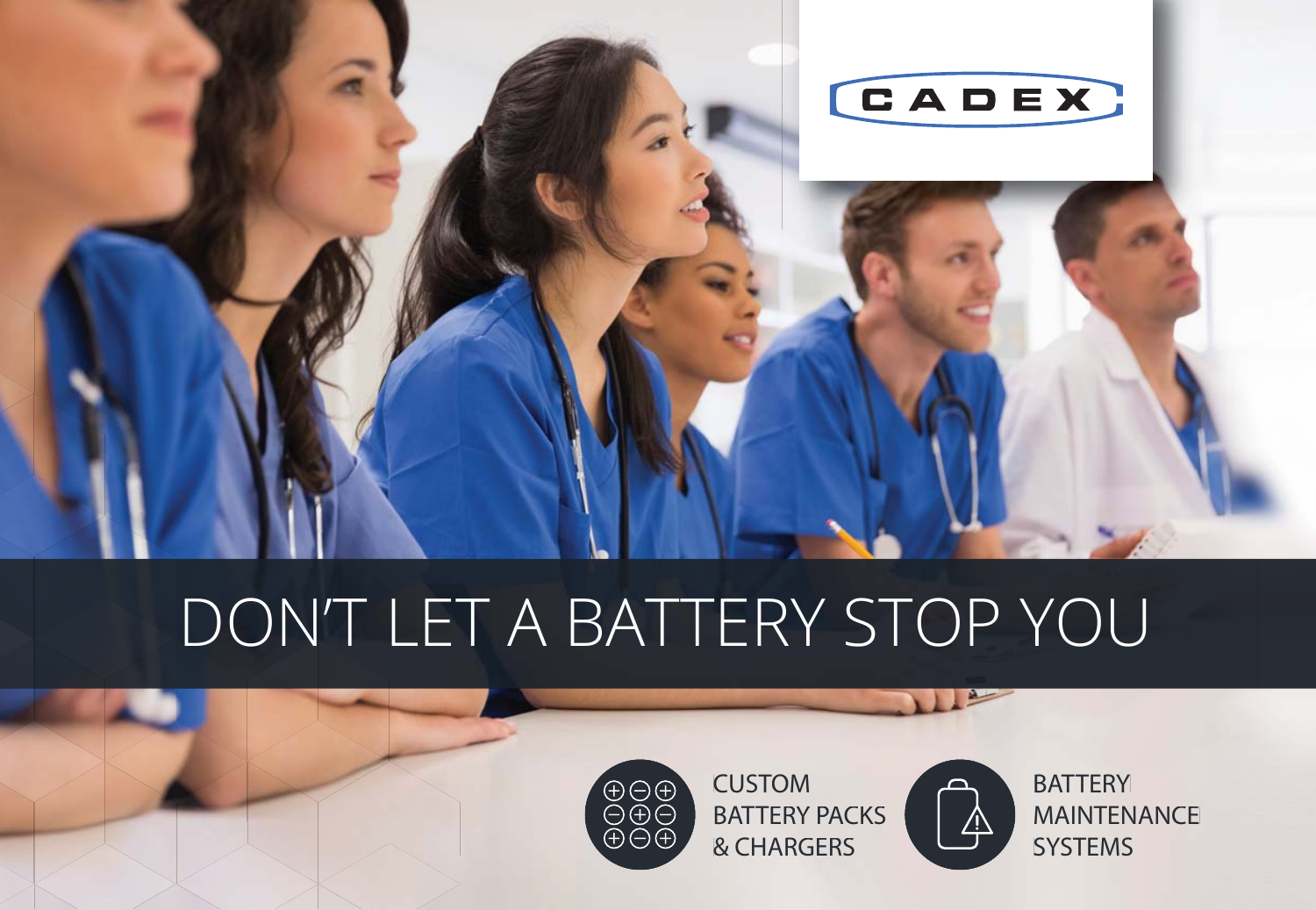Cadex Battery Analyzers are the only product on the market that truly maintains our wide variety of baƩeries.

Their versatility, reliability, programmability, and ease of use are second to none. Our hospital depends on the information from the analyzer and could not function without them.

### Stan Z. Spacek Biomedical Engineering, Ottawa Civic Hospital

The Cadex C-7000 allows us to easily maintain all the different types of batteries we use. Now, we prime all our batteries when they are new. We have adapters for our radio and monitor batteries that enable us to automatically test and condition the batteries as necessary. We simply put a battery in the adapter, press enter and the Cadex does the rest. We get better performance and extended life out of our batteries. The Cadex system is user friendly and very easy to use. The smart adapter allows us to cycle less common batteries we do not have adapters for. In several years we have never needed our Cadex units serviced.

### Glenn Miller Market General Manager, Rural Metro Ambulance Service

### Working with Industry Leaders

**A Medtronic** 

**ZOLL** 





SRO

**TERUMO SANYO** mindray **BIOMET!** 

EKCI

### 75+ battery adapters to fit all your needs

Advantech Alaris Biomet Boehringer CME Medical **Corventis** Datascope DePuy Flir GE Medical

HP Impact Instruments **KCI** Kinetic Concept Laerdal **Marquette Medtronic Philips** Physio-Control Sanyo

**SKC** Smith & Nephew **Stryker SynCardia Teledyne** Terumo Thoratec **Tocad** Unipower Zoll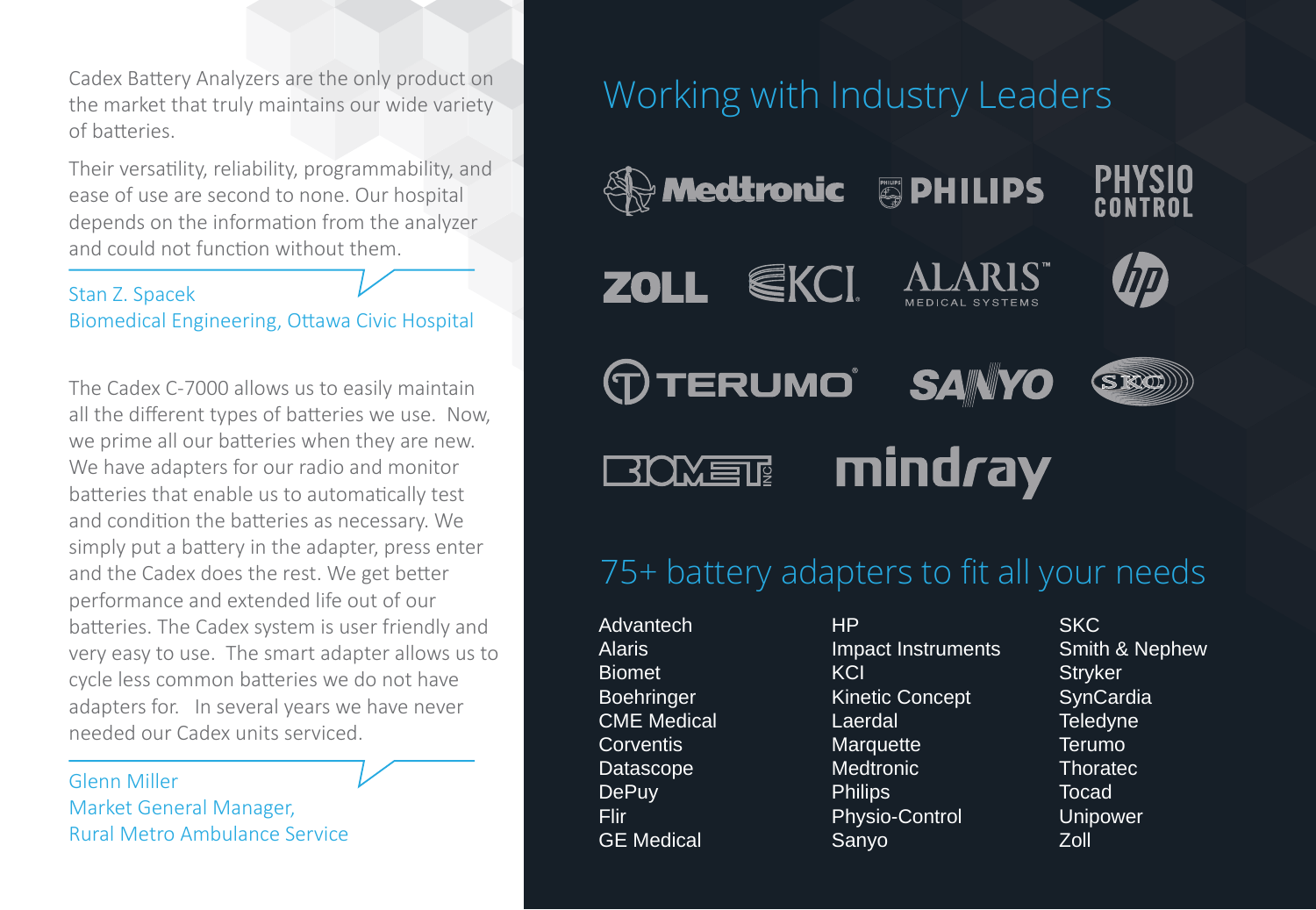

## OUR STORY

For over 35 years, Cadex Electronics has been at the leading edge of battery technology. Serving customers in over 100 countries globally, our world-class team empowers local and global clients in getting the most out of their mobile power applications, from Battery to Charging and Lifecycle management technologies.



### ENGINEERING EXPERTISE



- **Power Management**
- $PCRs$
- Charging Algorithms
- **Protection Circuits**



- 
- **User interface**
- System Communications



- **All chemistries**
- Smart Battery Management Systems
- " Designed for Critical Environments



- **Data Management**
- Reporting and Analysis



- **Plastics and Metals**
- **Control Circuits and PCBs**



- CSA, UL, CE, PSE, FDA
- **ISO9001, ISO13485**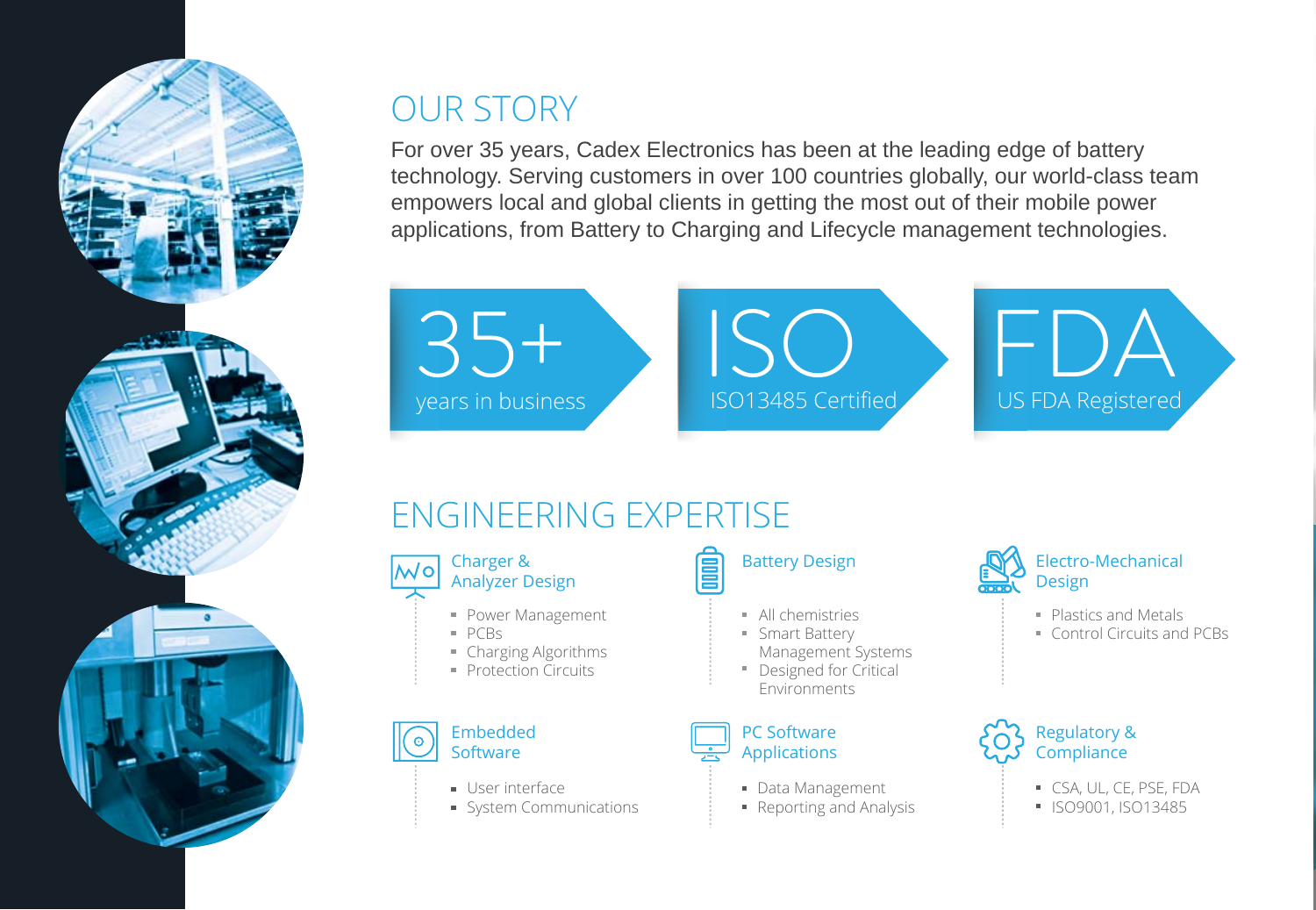

### FULL CUSTOM PRODUCT DEVELOPMENT

- Full integration of Battery Pack and Charging System
- Rapid prototyping of design concepts
- Sophisticated BMS designs including custom firmware for data collection and monitoring
- Customized solutions tailored to difficult and complex requirements (Class B, Intrinsically Safe, etc)
- Rugged custom enclosures
- **Full Test Laboratory**



# **Custom** Battery Packs & Chargers

Some of our latest custom projects:

- 4-Bay Medical Charger with Touchscreen Interface
- 4-Bay Medical Charger with 2S Li-Ion Battery Pack
- 22S Li-Ion Battery Pack High voltage Industrial Application



Expanded OEM Development Team



Certified Battery Pack Developer for the Leading Li-Ion Brands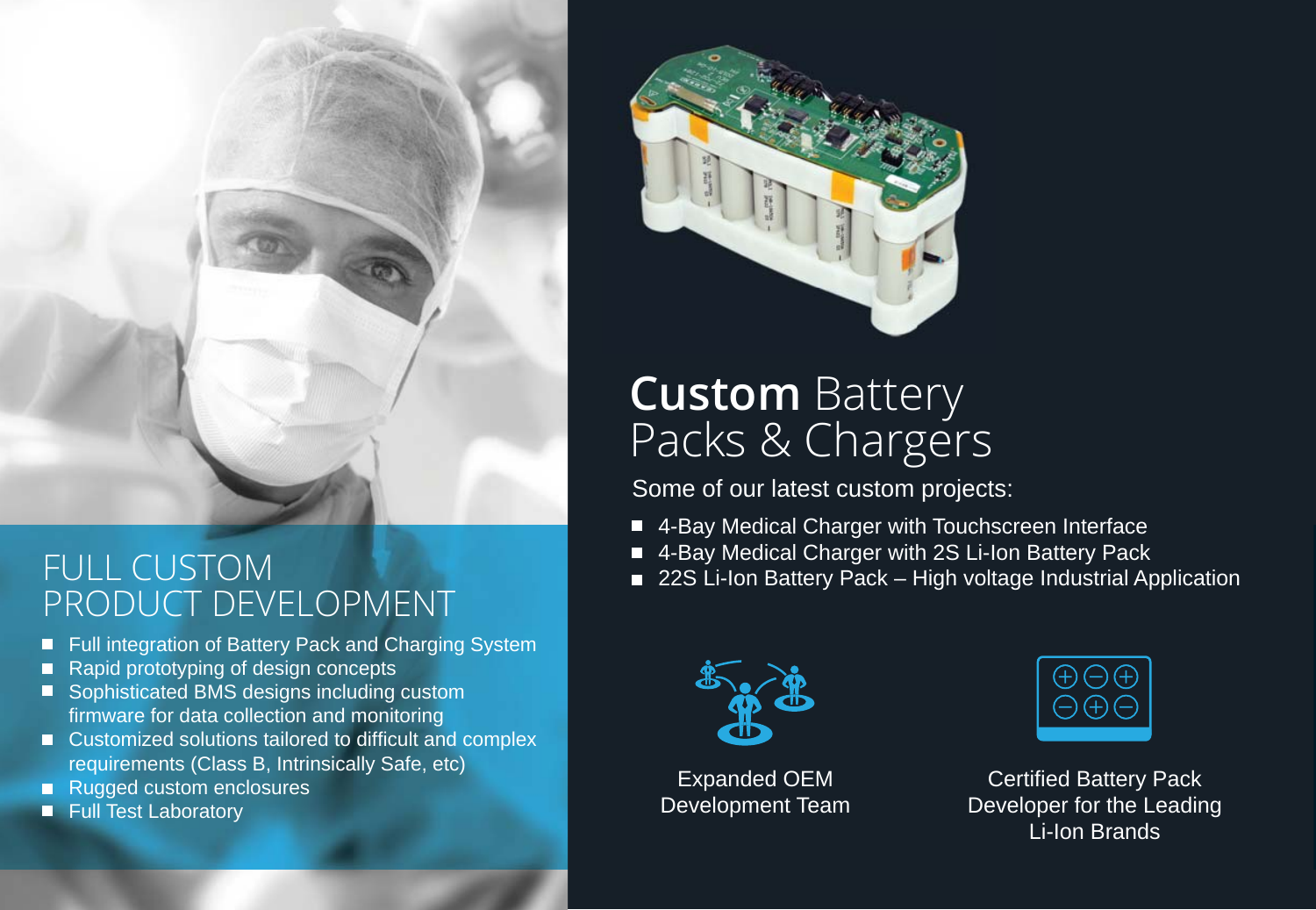

### BATTERY MAINTENANCE SYSTEMS

- Ensure your critical equipment is ready to go when you need it most
- Save money on batteries by replacing only those that are no longer useful
- Label and track batteries to minimize error and optimize service
- Validate performance of new batteries before putting them into service.





# **C7**X00 Battery Analyzers

Cadex Battery Maintenance Systems ensure that all batteries meet specified equipment requirements and reliable patient care.

The C7x00 family of analyzers allow users to test, track, label, and maintain fleets of batteries to ensure their equipment is always ready to go and save money on unnecessary battery replacements.



Keep track of your fleet of batteries, run Quality reports and service large quantities of batteries. All from the Cadex BatteryShop™ software with a database of 3,000+ batteries

Print service reports or service labels to attach to the batteries to simplify battery management. With Autoprint, a label will print when the battery is removed